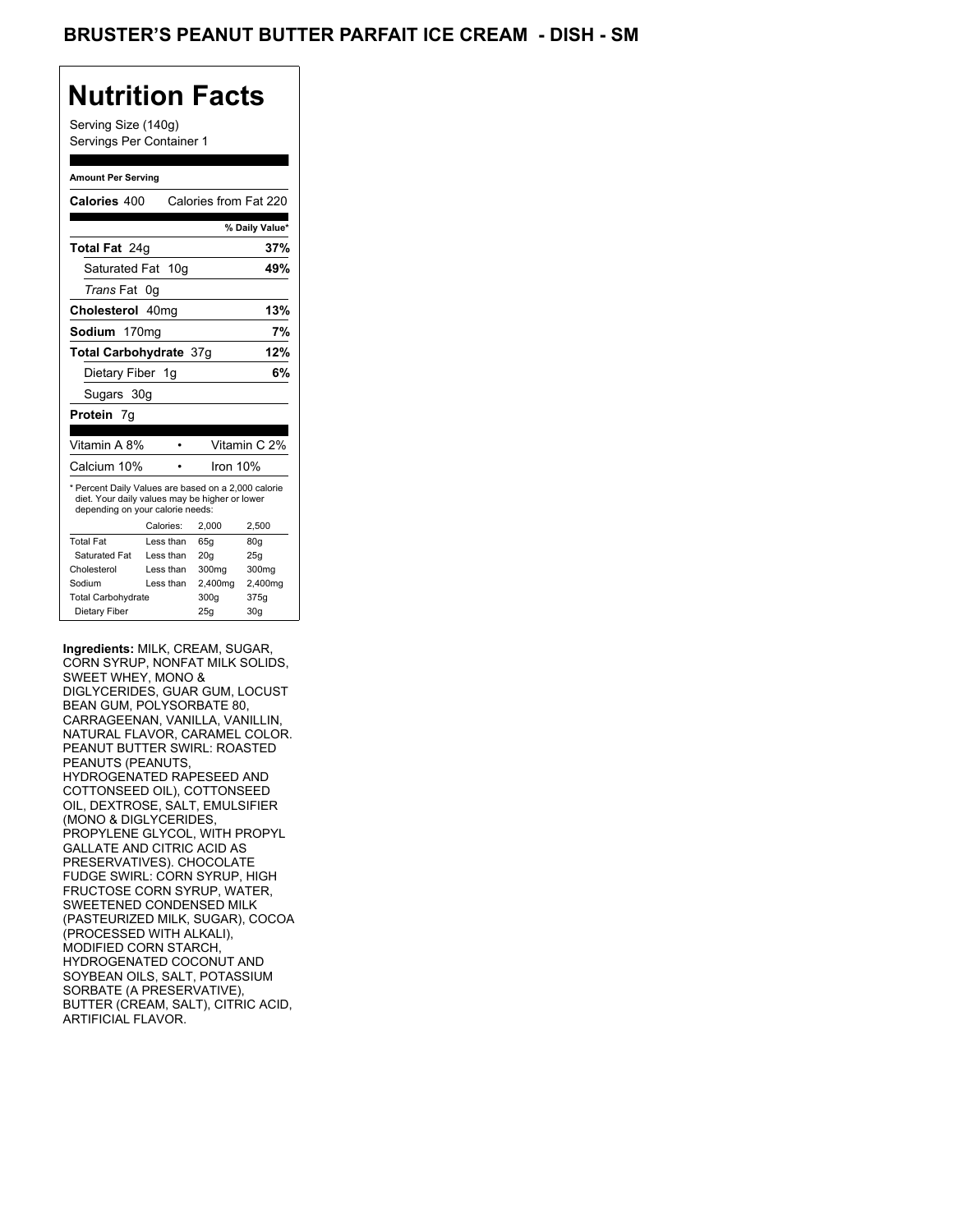### BRUSTER'S PEANUT BUTTER PARFAIT ICE CREAM - DISH - REG

# Nutrition Facts

Serving Size (210g) Servings Per Container 1

#### Amount Per Serving

|                                                                                                                                           | Calories from Fat 330                                                                        |                        |  |
|-------------------------------------------------------------------------------------------------------------------------------------------|----------------------------------------------------------------------------------------------|------------------------|--|
|                                                                                                                                           |                                                                                              | % Daily Value*         |  |
|                                                                                                                                           |                                                                                              | 56%                    |  |
|                                                                                                                                           |                                                                                              | 74%                    |  |
|                                                                                                                                           |                                                                                              |                        |  |
|                                                                                                                                           |                                                                                              | 19%                    |  |
|                                                                                                                                           |                                                                                              | 11%                    |  |
|                                                                                                                                           |                                                                                              | 19%                    |  |
|                                                                                                                                           |                                                                                              | 9%                     |  |
|                                                                                                                                           |                                                                                              |                        |  |
|                                                                                                                                           |                                                                                              |                        |  |
|                                                                                                                                           |                                                                                              |                        |  |
|                                                                                                                                           |                                                                                              | Vitamin C 4%           |  |
|                                                                                                                                           | Iron 15%                                                                                     |                        |  |
| * Percent Daily Values are based on a 2,000 calorie<br>diet. Your daily values may be higher or lower<br>depending on your calorie needs: |                                                                                              |                        |  |
|                                                                                                                                           | 2.000                                                                                        | 2,500                  |  |
|                                                                                                                                           |                                                                                              |                        |  |
| Less than                                                                                                                                 | 65g                                                                                          | 80 <sub>g</sub>        |  |
| Less than                                                                                                                                 | 20 <sub>g</sub>                                                                              | 25g                    |  |
| Less than                                                                                                                                 | 300mg                                                                                        | 300mg                  |  |
| Less than                                                                                                                                 | 2,400mg                                                                                      | 2,400mg                |  |
|                                                                                                                                           | 300q                                                                                         | 375g                   |  |
|                                                                                                                                           | Saturated Fat 15g<br>0g<br>55 <sub>mg</sub><br>Sodium 250mg<br>Dietary Fiber 2q<br>Calories: | Total Carbohydrate 56g |  |

Ingredients: MILK, CREAM, SUGAR, CORN SYRUP, NONFAT MILK SOLIDS, SWEET WHEY, MONO & DIGLYCERIDES, GUAR GUM, LOCUST BEAN GUM, POLYSORBATE 80, CARRAGEENAN, VANILLA, VANILLIN, NATURAL FLAVOR, CARAMEL COLOR. PEANUT BUTTER SWIRL: ROASTED PEANUTS (PEANUTS, HYDROGENATED RAPESEED AND COTTONSEED OIL), COTTONSEED OIL, DEXTROSE, SALT, EMULSIFIER (MONO & DIGLYCERIDES, PROPYLENE GLYCOL, WITH PROPYL GALLATE AND CITRIC ACID AS PRESERVATIVES). CHOCOLATE FUDGE SWIRL: CORN SYRUP, HIGH FRUCTOSE CORN SYRUP, WATER, SWEETENED CONDENSED MILK (PASTEURIZED MILK, SUGAR), COCOA (PROCESSED WITH ALKALI), MODIFIED CORN STARCH, HYDROGENATED COCONUT AND SOYBEAN OILS, SALT, POTASSIUM SORBATE (A PRESERVATIVE), BUTTER (CREAM, SALT), CITRIC ACID, ARTIFICIAL FLAVOR.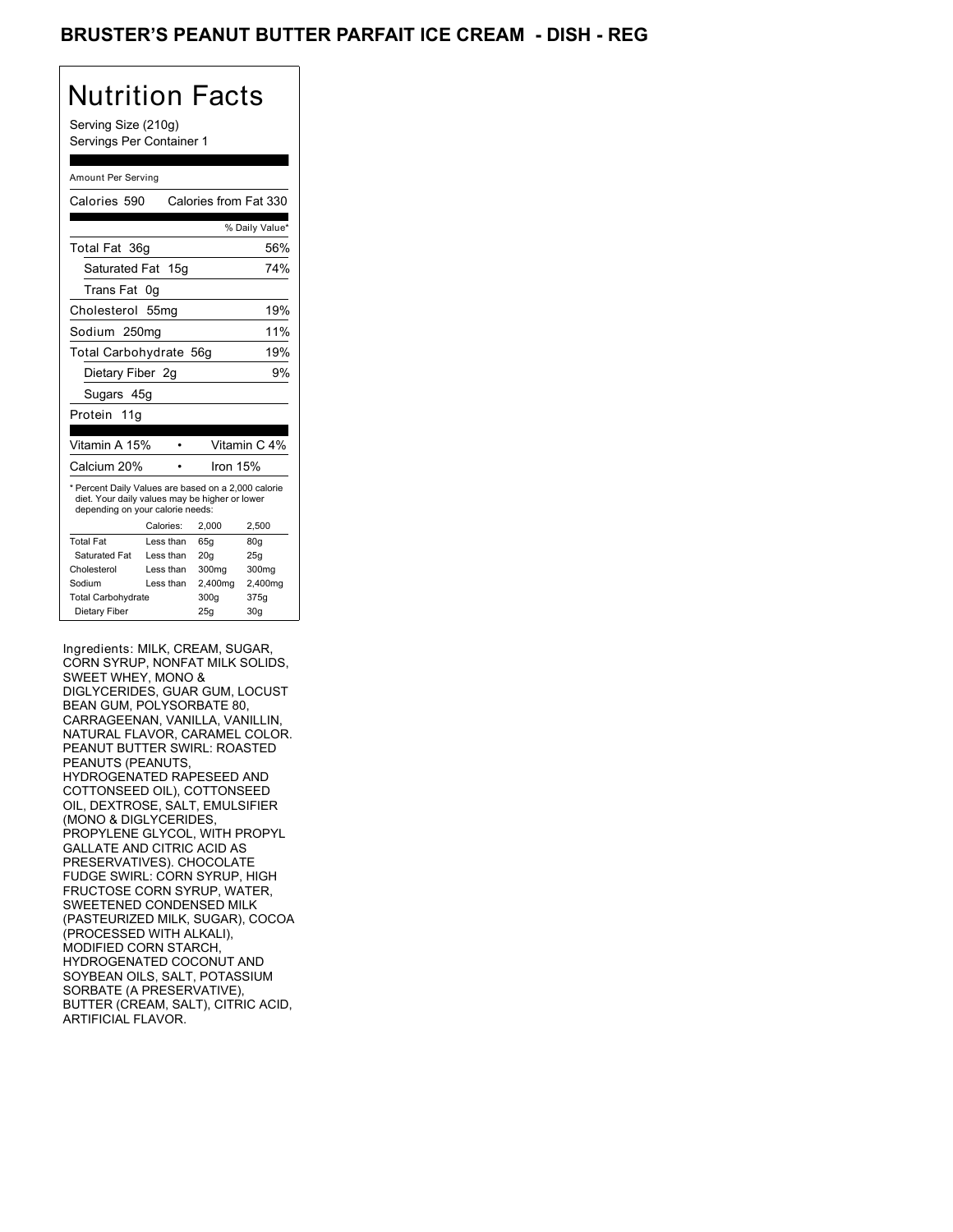### BRUSTER'S PEANUT BUTTER PARFAIT ICE CREAM - DISH <mark>- LG</mark>

# Nutrition Facts

Serving Size (280g) Servings Per Container 1

#### Amount Per Serving

| Calories 790                                                                                                                              |           | Calories from Fat 430 |                 |
|-------------------------------------------------------------------------------------------------------------------------------------------|-----------|-----------------------|-----------------|
|                                                                                                                                           |           |                       |                 |
|                                                                                                                                           |           |                       | % Daily Value*  |
| Total Fat 48g                                                                                                                             |           |                       | 74%             |
| Saturated Fat 20g                                                                                                                         |           |                       | 98%             |
| Trans Fat                                                                                                                                 | 0g        |                       |                 |
| Cholesterol 75mg                                                                                                                          |           |                       | 25%             |
| Sodium 340mg                                                                                                                              |           |                       | 14%             |
| Total Carbohydrate 75g                                                                                                                    |           |                       | 25%             |
| Dietary Fiber 3q                                                                                                                          |           |                       | 12%             |
| Sugars 60g                                                                                                                                |           |                       |                 |
| Protein 15g                                                                                                                               |           |                       |                 |
|                                                                                                                                           |           |                       |                 |
| Vitamin A 15%                                                                                                                             |           |                       | Vitamin C 4%    |
| Calcium 25%                                                                                                                               |           | Iron 20%              |                 |
| * Percent Daily Values are based on a 2,000 calorie<br>diet. Your daily values may be higher or lower<br>depending on your calorie needs: |           |                       |                 |
|                                                                                                                                           | Calories: | 2.000                 | 2,500           |
| <b>Total Fat</b>                                                                                                                          | Less than | 65q                   | 80 <sub>g</sub> |
| Saturated Fat                                                                                                                             | Less than | 20q                   | 25q             |
| Cholesterol                                                                                                                               | Less than | 300mg                 | 300mg           |
| Sodium                                                                                                                                    | Less than | 2,400mg               | 2,400mg         |
| <b>Total Carbohydrate</b>                                                                                                                 |           | 300q                  | 375g            |
| Dietary Fiber                                                                                                                             |           | 25g                   | 30 <sub>g</sub> |

Ingredients: MILK, CREAM, SUGAR, CORN SYRUP, NONFAT MILK SOLIDS, SWEET WHEY, MONO & DIGLYCERIDES, GUAR GUM, LOCUST BEAN GUM, POLYSORBATE 80, CARRAGEENAN, VANILLA, VANILLIN, NATURAL FLAVOR, CARAMEL COLOR. PEANUT BUTTER SWIRL: ROASTED PEANUTS (PEANUTS, HYDROGENATED RAPESEED AND COTTONSEED OIL), COTTONSEED OIL, DEXTROSE, SALT, EMULSIFIER (MONO & DIGLYCERIDES, PROPYLENE GLYCOL, WITH PROPYL GALLATE AND CITRIC ACID AS PRESERVATIVES). CHOCOLATE FUDGE SWIRL: CORN SYRUP, HIGH FRUCTOSE CORN SYRUP, WATER, SWEETENED CONDENSED MILK (PASTEURIZED MILK, SUGAR), COCOA (PROCESSED WITH ALKALI), MODIFIED CORN STARCH, HYDROGENATED COCONUT AND SOYBEAN OILS, SALT, POTASSIUM SORBATE (A PRESERVATIVE), BUTTER (CREAM, SALT), CITRIC ACID, ARTIFICIAL FLAVOR.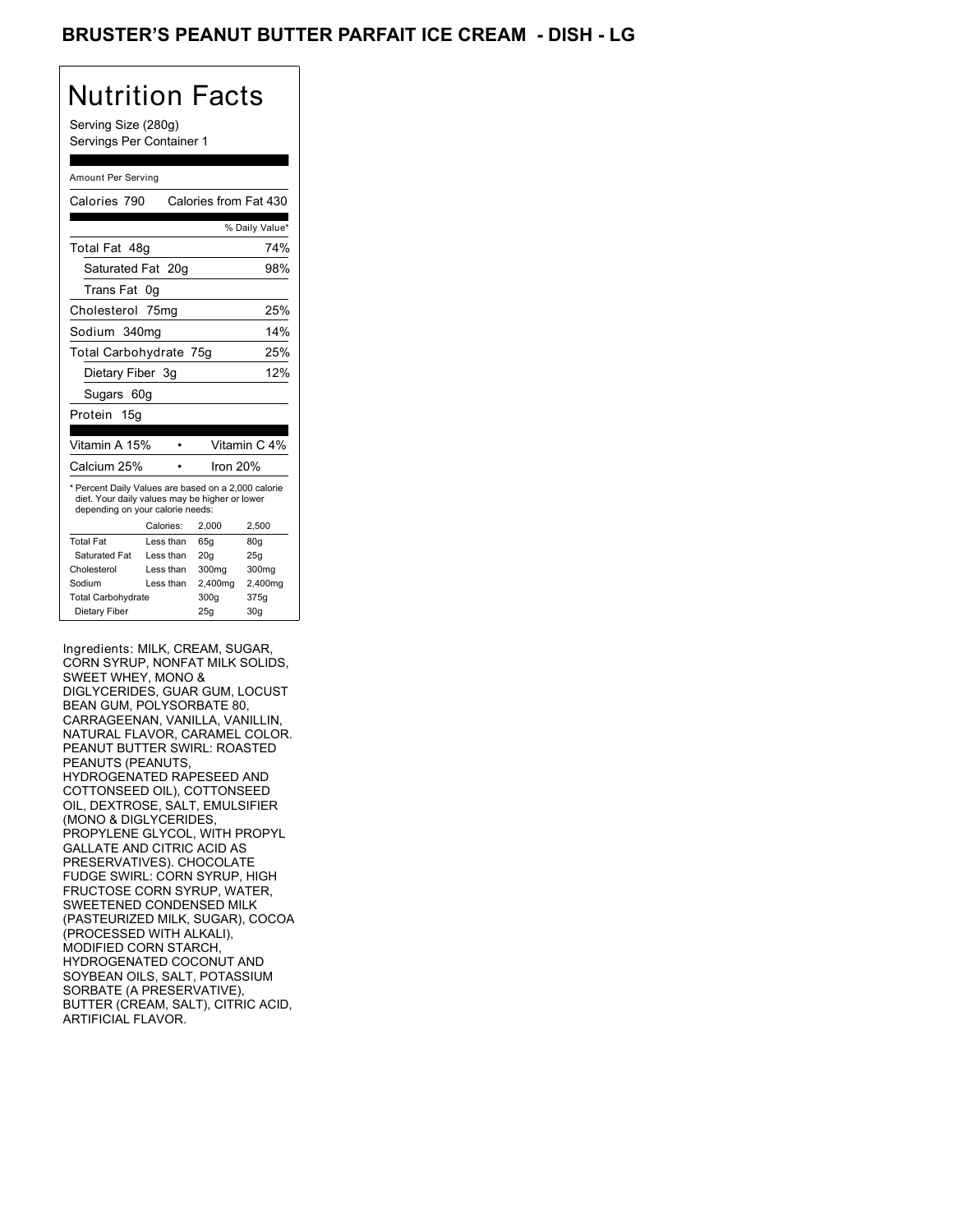### BRUSTER'S PEANUT BUTTER PARFAIT ICE CREAM - SUGAR CONE - SM

# Nutrition Facts

Serving Size (153g) Servings Per Container 1

### Amount Per Serving

| Calories 450                                                 | Calories from Fat 220 |     |
|--------------------------------------------------------------|-----------------------|-----|
|                                                              | % Daily Value*        |     |
| Total Fat 24g                                                |                       | 38% |
| Saturated Fat 10g                                            |                       | 49% |
| Trans Fat 0q                                                 |                       |     |
| Cholesterol 40mg                                             |                       | 13% |
| Sodium 190mg                                                 |                       | 8%  |
| Total Carbohydrate 49g                                       |                       | 16% |
| Dietary Fiber 1g                                             |                       | 6%  |
| Sugars 33g                                                   |                       |     |
| Protein 8q                                                   |                       |     |
| Vitamin A 8%                                                 | Vitamin C 2%          |     |
| Calcium 15%                                                  | Iron 10%              |     |
| * Percent Daily Values are based on a 2,000 calorie<br>diet. |                       |     |

Ingredients: MILK, CREAM, SUGAR, CORN SYRUP, NONFAT MILK SOLIDS, SWEET WHEY, MONO & DIGLYCERIDES, GUAR GUM, LOCUST BEAN GUM, POLYSORBATE 80, CARRAGEENAN, VANILLA, VANILLIN, NATURAL FLAVOR, CARAMEL COLOR. PEANUT BUTTER SWIRL: ROASTED PEANUTS (PEANUTS, HYDROGENATED RAPESEED AND COTTONSEED OIL), COTTONSEED OIL, DEXTROSE, SALT, EMULSIFIER (MONO & DIGLYCERIDES, PROPYLENE GLYCOL, WITH PROPYL GALLATE AND CITRIC ACID AS PRESERVATIVES). CHOCOLATE FUDGE SWIRL: CORN SYRUP, HIGH FRUCTOSE CORN SYRUP, WATER, SWEETENED CONDENSED MILK (PASTEURIZED MILK, SUGAR), COCOA (PROCESSED WITH ALKALI), MODIFIED CORN STARCH, HYDROGENATED COCONUT AND SOYBEAN OILS, SALT, POTASSIUM SORBATE (A PRESERVATIVE), BUTTER (CREAM, SALT), CITRIC ACID, ARTIFICIAL FLAVOR. SUGAR CONE: ENRICHED WHEAT FLOUR (ENRICHED WITH NIACIN, REDUCED IRON, THIAMIN MONONITRATE, RIBOFLAVIN, FOLIC ACID), TAPIOCA FLOUR, SUGAR, VEGETABLE SHORTENING (SOYBEAN AND/OR CANOLA OIL, MODIFIED PALM OIL, SOY LECITHIN, AND/OR PARTIALLY HYDROGENATED SOYBEAN OIL), OAT FIBER AND/OR VEGETABLE FIBER, SALT, CARAMEL COLOR, ARTIFICIAL FLAVOR, SOY LECITHIN.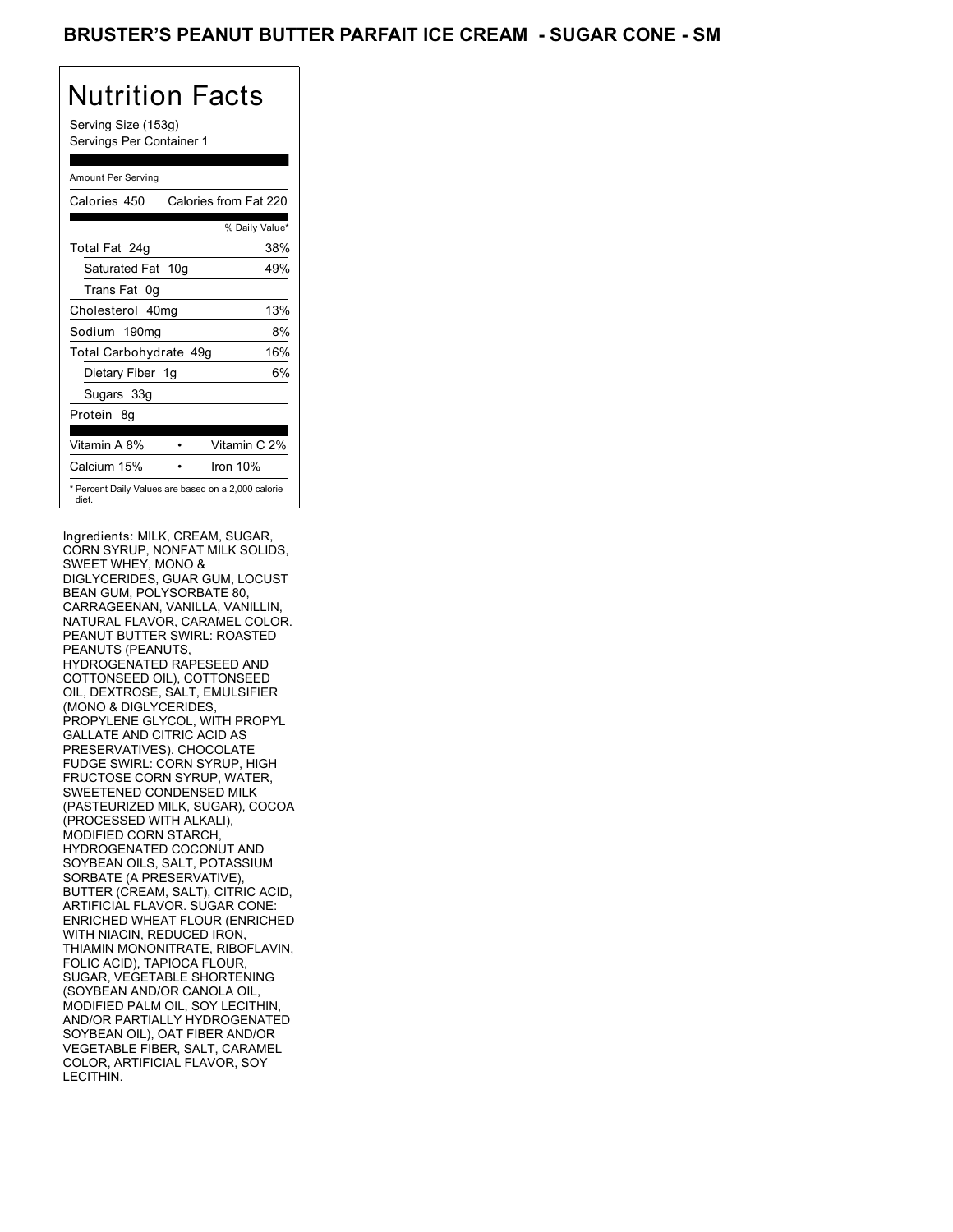### BRUSTER'S PEANUT BUTTER PARFAIT ICE CREAM - SUGAR CONE - REG

# Nutrition Facts

Serving Size (223g) Servings Per Container 1

### Amount Per Serving

| Calories 650                                                 | Calories from Fat 330 |
|--------------------------------------------------------------|-----------------------|
|                                                              | % Daily Value*        |
| Total Fat 36g                                                | 56%                   |
| Saturated Fat 15g                                            | 74%                   |
| Trans Fat 0q                                                 |                       |
| Cholesterol 55mg                                             | 19%                   |
| Sodium 270mg                                                 | 11%                   |
| Total Carbohydrate 68g                                       | 23%                   |
| Dietary Fiber 2g                                             | 9%                    |
| Sugars 48g                                                   |                       |
| Protein 11g                                                  |                       |
| Vitamin A 15%                                                | Vitamin C 4%          |
| Calcium 20%                                                  | Iron 15%              |
| * Percent Daily Values are based on a 2,000 calorie<br>diet. |                       |

Ingredients: MILK, CREAM, SUGAR, CORN SYRUP, NONFAT MILK SOLIDS, SWEET WHEY, MONO & DIGLYCERIDES, GUAR GUM, LOCUST BEAN GUM, POLYSORBATE 80, CARRAGEENAN, VANILLA, VANILLIN, NATURAL FLAVOR, CARAMEL COLOR. PEANUT BUTTER SWIRL: ROASTED PEANUTS (PEANUTS, HYDROGENATED RAPESEED AND COTTONSEED OIL), COTTONSEED OIL, DEXTROSE, SALT, EMULSIFIER (MONO & DIGLYCERIDES, PROPYLENE GLYCOL, WITH PROPYL GALLATE AND CITRIC ACID AS PRESERVATIVES). CHOCOLATE FUDGE SWIRL: CORN SYRUP, HIGH FRUCTOSE CORN SYRUP, WATER, SWEETENED CONDENSED MILK (PASTEURIZED MILK, SUGAR), COCOA (PROCESSED WITH ALKALI), MODIFIED CORN STARCH, HYDROGENATED COCONUT AND SOYBEAN OILS, SALT, POTASSIUM SORBATE (A PRESERVATIVE), BUTTER (CREAM, SALT), CITRIC ACID, ARTIFICIAL FLAVOR. SUGAR CONE: ENRICHED WHEAT FLOUR (ENRICHED WITH NIACIN, REDUCED IRON, THIAMIN MONONITRATE, RIBOFLAVIN, FOLIC ACID), TAPIOCA FLOUR, SUGAR, VEGETABLE SHORTENING (SOYBEAN AND/OR CANOLA OIL, MODIFIED PALM OIL, SOY LECITHIN, AND/OR PARTIALLY HYDROGENATED SOYBEAN OIL), OAT FIBER AND/OR VEGETABLE FIBER, SALT, CARAMEL COLOR, ARTIFICIAL FLAVOR, SOY LECITHIN.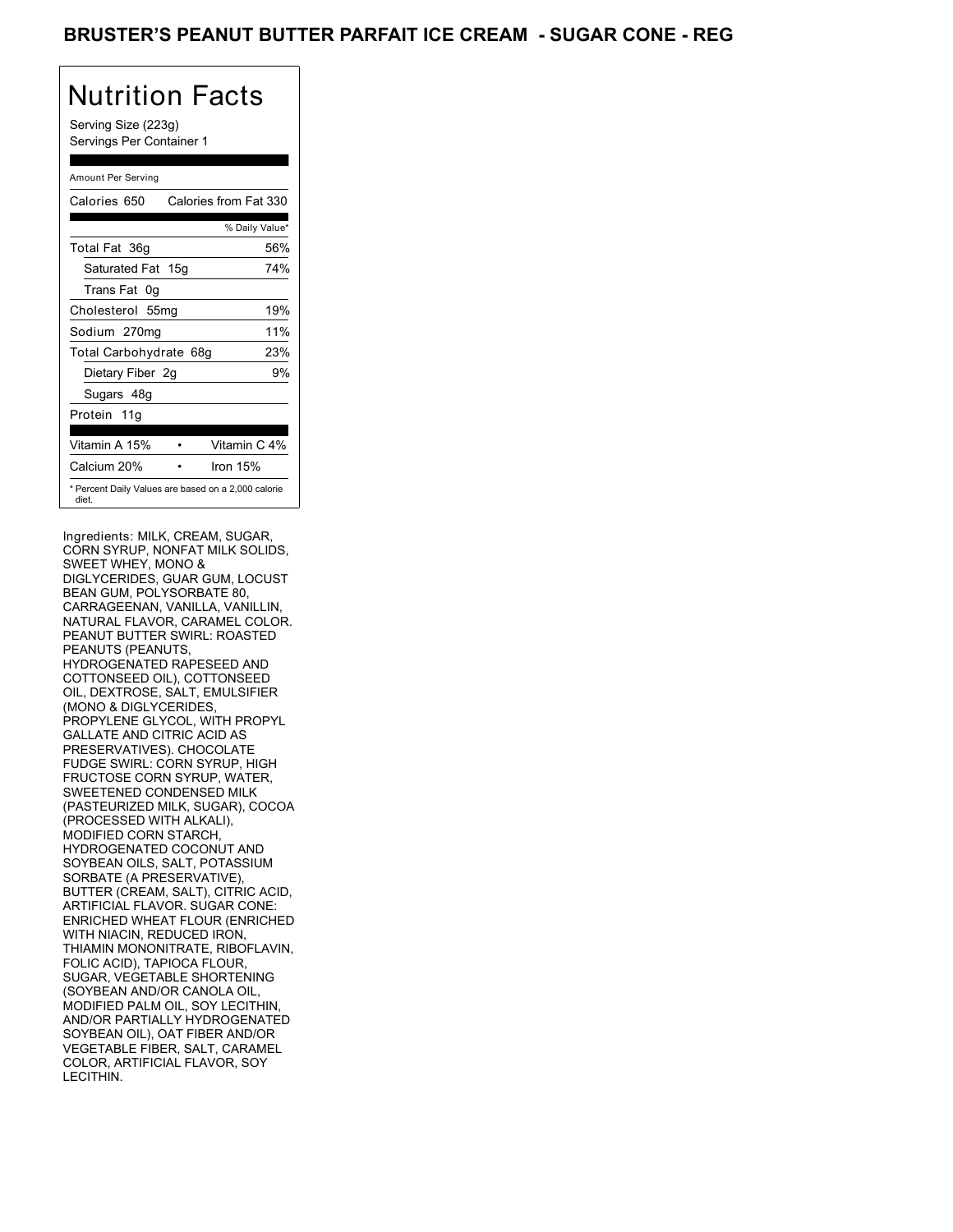### BRUSTER'S PEANUT BUTTER PARFAIT ICE CREAM - SUGAR CONE - LG

# Nutrition Facts

Serving Size (293g) Servings Per Container 1

### Amount Per Serving

| Calories 840           | Calories from Fat 440                               |
|------------------------|-----------------------------------------------------|
|                        | % Daily Value*                                      |
| Total Fat 49g          | 75%                                                 |
| Saturated Fat 20g      | 98%                                                 |
| Trans Fat 0q           |                                                     |
| Cholesterol 75mg       | 25%                                                 |
| Sodium 360mg           | 15%                                                 |
| Total Carbohydrate 87g | 29%                                                 |
| Dietary Fiber 3g       | 12%                                                 |
| Sugars 63g             |                                                     |
| Protein 15g            |                                                     |
| Vitamin A 15%          | Vitamin C 4%                                        |
| Calcium 25%            | Iron 20%                                            |
| diet.                  | * Percent Daily Values are based on a 2,000 calorie |

Ingredients: MILK, CREAM, SUGAR, CORN SYRUP, NONFAT MILK SOLIDS, SWEET WHEY, MONO & DIGLYCERIDES, GUAR GUM, LOCUST BEAN GUM, POLYSORBATE 80, CARRAGEENAN, VANILLA, VANILLIN, NATURAL FLAVOR, CARAMEL COLOR. PEANUT BUTTER SWIRL: ROASTED PEANUTS (PEANUTS, HYDROGENATED RAPESEED AND COTTONSEED OIL), COTTONSEED OIL, DEXTROSE, SALT, EMULSIFIER (MONO & DIGLYCERIDES, PROPYLENE GLYCOL, WITH PROPYL GALLATE AND CITRIC ACID AS PRESERVATIVES). CHOCOLATE FUDGE SWIRL: CORN SYRUP, HIGH FRUCTOSE CORN SYRUP, WATER, SWEETENED CONDENSED MILK (PASTEURIZED MILK, SUGAR), COCOA (PROCESSED WITH ALKALI), MODIFIED CORN STARCH, HYDROGENATED COCONUT AND SOYBEAN OILS, SALT, POTASSIUM SORBATE (A PRESERVATIVE), BUTTER (CREAM, SALT), CITRIC ACID, ARTIFICIAL FLAVOR. SUGAR CONE: ENRICHED WHEAT FLOUR (ENRICHED WITH NIACIN, REDUCED IRON, THIAMIN MONONITRATE, RIBOFLAVIN, FOLIC ACID), TAPIOCA FLOUR, SUGAR, VEGETABLE SHORTENING (SOYBEAN AND/OR CANOLA OIL, MODIFIED PALM OIL, SOY LECITHIN, AND/OR PARTIALLY HYDROGENATED SOYBEAN OIL), OAT FIBER AND/OR VEGETABLE FIBER, SALT, CARAMEL COLOR, ARTIFICIAL FLAVOR, SOY LECITHIN.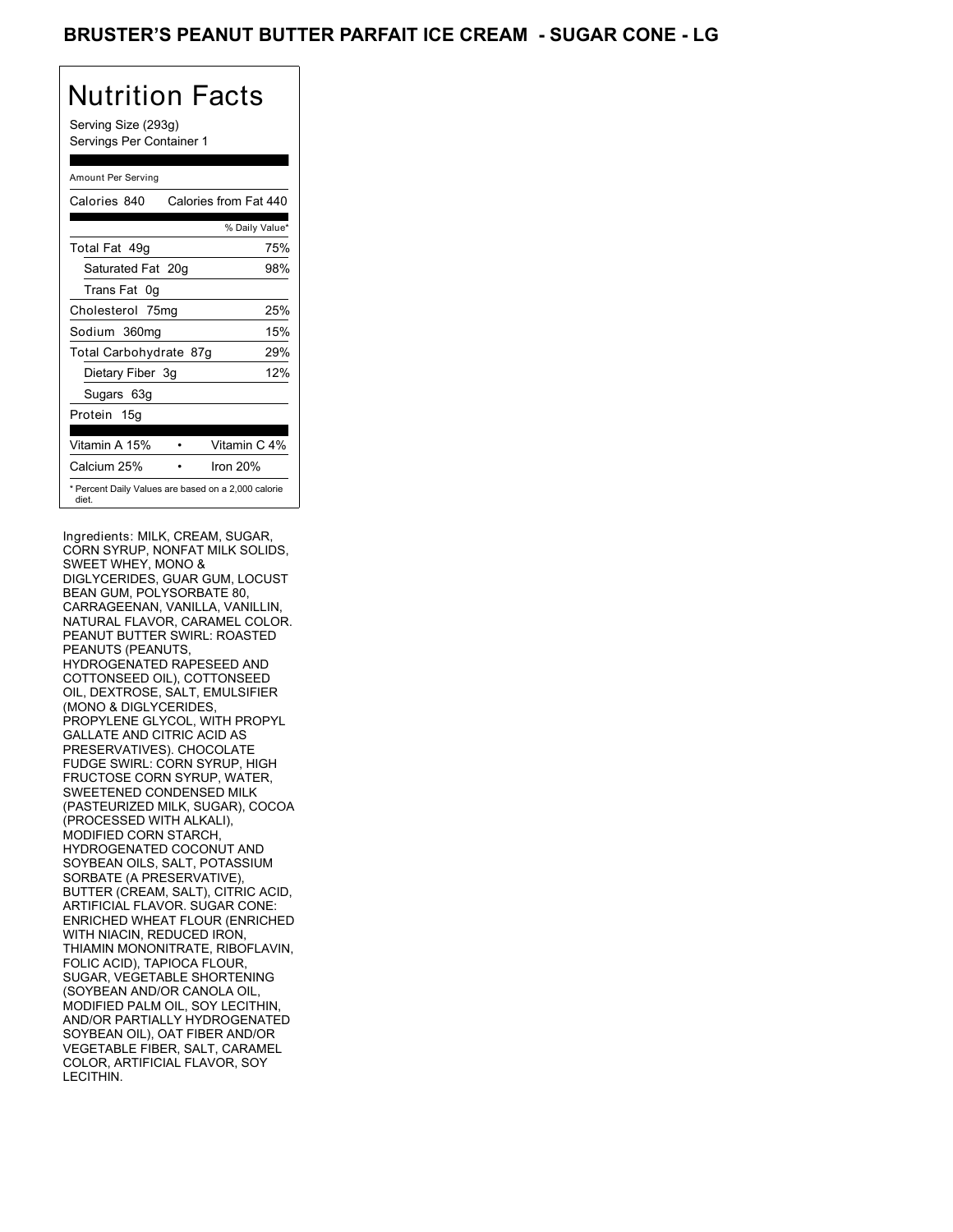### BRUSTER'S PEANUT BUTTER PARFAIT ICE CREAM - CAKE CONE - SM

# Nutrition Facts

Serving Size (146g) Servings Per Container 1

### Amount Per Serving

| Calories 420                                                 | Calories from Fat 220 |
|--------------------------------------------------------------|-----------------------|
|                                                              | % Daily Value*        |
| Total Fat 24g                                                | 37%                   |
| Saturated Fat 10g                                            | 49%                   |
| Trans Fat 0q                                                 |                       |
| Cholesterol 40mg                                             | 13%                   |
| Sodium 180mg                                                 | 7%                    |
| Total Carbohydrate 42g                                       | 14%                   |
| Dietary Fiber 1g                                             | 6%                    |
| Sugars 30g                                                   |                       |
| Protein 8q                                                   |                       |
| Vitamin A 8%                                                 | Vitamin C 2%          |
| Calcium 10%                                                  | Iron 10%              |
| * Percent Daily Values are based on a 2,000 calorie<br>diet. |                       |

Ingredients: MILK, CREAM, SUGAR, CORN SYRUP, NONFAT MILK SOLIDS, SWEET WHEY, MONO & DIGLYCERIDES, GUAR GUM, LOCUST BEAN GUM, POLYSORBATE 80, CARRAGEENAN, VANILLA, VANILLIN, NATURAL FLAVOR, CARAMEL COLOR. PEANUT BUTTER SWIRL: ROASTED PEANUTS (PEANUTS, HYDROGENATED RAPESEED AND COTTONSEED OIL), COTTONSEED OIL, DEXTROSE, SALT, EMULSIFIER (MONO & DIGLYCERIDES, PROPYLENE GLYCOL, WITH PROPYL GALLATE AND CITRIC ACID AS PRESERVATIVES). CHOCOLATE FUDGE SWIRL: CORN SYRUP, HIGH FRUCTOSE CORN SYRUP, WATER, SWEETENED CONDENSED MILK (PASTEURIZED MILK, SUGAR), COCOA (PROCESSED WITH ALKALI), MODIFIED CORN STARCH, HYDROGENATED COCONUT AND SOYBEAN OILS, SALT, POTASSIUM SORBATE (A PRESERVATIVE), BUTTER (CREAM, SALT), CITRIC ACID, ARTIFICIAL FLAVOR. CAKE CONE: ENRICHED WHEAT FLOUR (ENRICHED WITH NIACIN, REDUCED IRON, THIAMIN MONONITRATE, RIBOFLAVIN, FOLIC ACID), TAPIOCA FLOUR, SUGAR, VEGETABLE OIL SHORTENING (SOYBEAN AND/OR CANOLA OIL, MODIFIED PALM OIL, SOY LECITHIN, AND/OR PARTIALLY HYDROGENATED SOYBEAN OIL), LEAVENING (SODIUM BICARBONATE, AMMONIUM BICARBONATE), SALT, NATURAL FLAVOR, ANNATTO (VEGETABLE COLOR).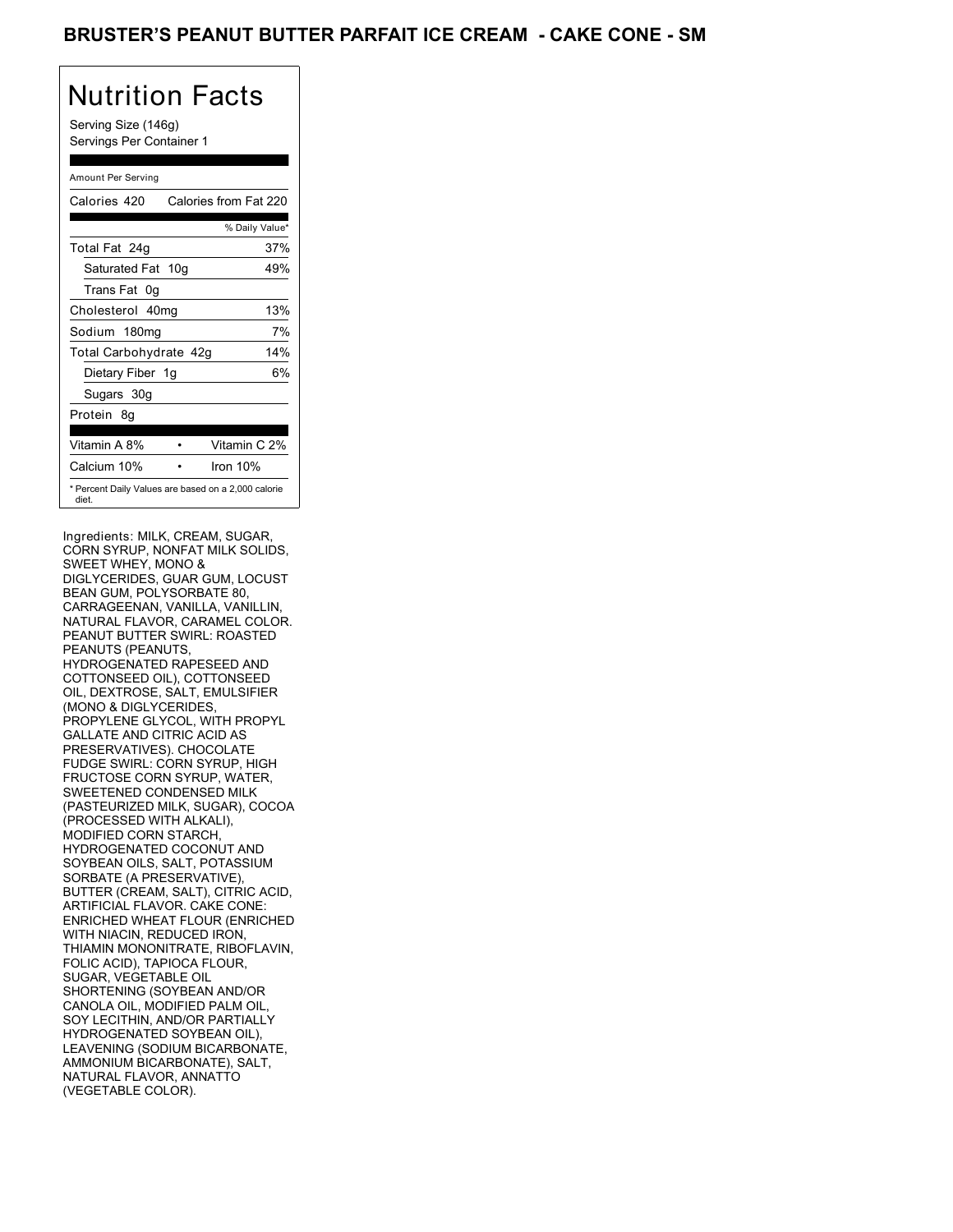### BRUSTER'S PEANUT BUTTER PARFAIT ICE CREAM - CAKE CONE - REG

# Nutrition Facts

Serving Size (216g) Servings Per Container 1

### Amount Per Serving

| Calories 620                                                 | Calories from Fat 330 |
|--------------------------------------------------------------|-----------------------|
|                                                              | % Daily Value*        |
| Total Fat 36g                                                | 56%                   |
| Saturated Fat 15g                                            | 74%                   |
| Trans Fat 0q                                                 |                       |
| Cholesterol 55mg                                             | 19%                   |
| Sodium 260mg                                                 | 11%                   |
| Total Carbohydrate 61g                                       | 20%                   |
| Dietary Fiber 2g                                             | 9%                    |
| Sugars 45g                                                   |                       |
| Protein 11g                                                  |                       |
| Vitamin A 15%                                                | Vitamin C 4%          |
| Calcium 20%                                                  | Iron 15%              |
| * Percent Daily Values are based on a 2,000 calorie<br>diet. |                       |

Ingredients: MILK, CREAM, SUGAR, CORN SYRUP, NONFAT MILK SOLIDS, SWEET WHEY, MONO & DIGLYCERIDES, GUAR GUM, LOCUST BEAN GUM, POLYSORBATE 80, CARRAGEENAN, VANILLA, VANILLIN, NATURAL FLAVOR, CARAMEL COLOR. PEANUT BUTTER SWIRL: ROASTED PEANUTS (PEANUTS, HYDROGENATED RAPESEED AND COTTONSEED OIL), COTTONSEED OIL, DEXTROSE, SALT, EMULSIFIER (MONO & DIGLYCERIDES, PROPYLENE GLYCOL, WITH PROPYL GALLATE AND CITRIC ACID AS PRESERVATIVES). CHOCOLATE FUDGE SWIRL: CORN SYRUP, HIGH FRUCTOSE CORN SYRUP, WATER, SWEETENED CONDENSED MILK (PASTEURIZED MILK, SUGAR), COCOA (PROCESSED WITH ALKALI), MODIFIED CORN STARCH, HYDROGENATED COCONUT AND SOYBEAN OILS, SALT, POTASSIUM SORBATE (A PRESERVATIVE), BUTTER (CREAM, SALT), CITRIC ACID, ARTIFICIAL FLAVOR. CAKE CONE: ENRICHED WHEAT FLOUR (ENRICHED WITH NIACIN, REDUCED IRON, THIAMIN MONONITRATE, RIBOFLAVIN, FOLIC ACID), TAPIOCA FLOUR, SUGAR, VEGETABLE OIL SHORTENING (SOYBEAN AND/OR CANOLA OIL, MODIFIED PALM OIL, SOY LECITHIN, AND/OR PARTIALLY HYDROGENATED SOYBEAN OIL), LEAVENING (SODIUM BICARBONATE, AMMONIUM BICARBONATE), SALT, NATURAL FLAVOR, ANNATTO (VEGETABLE COLOR).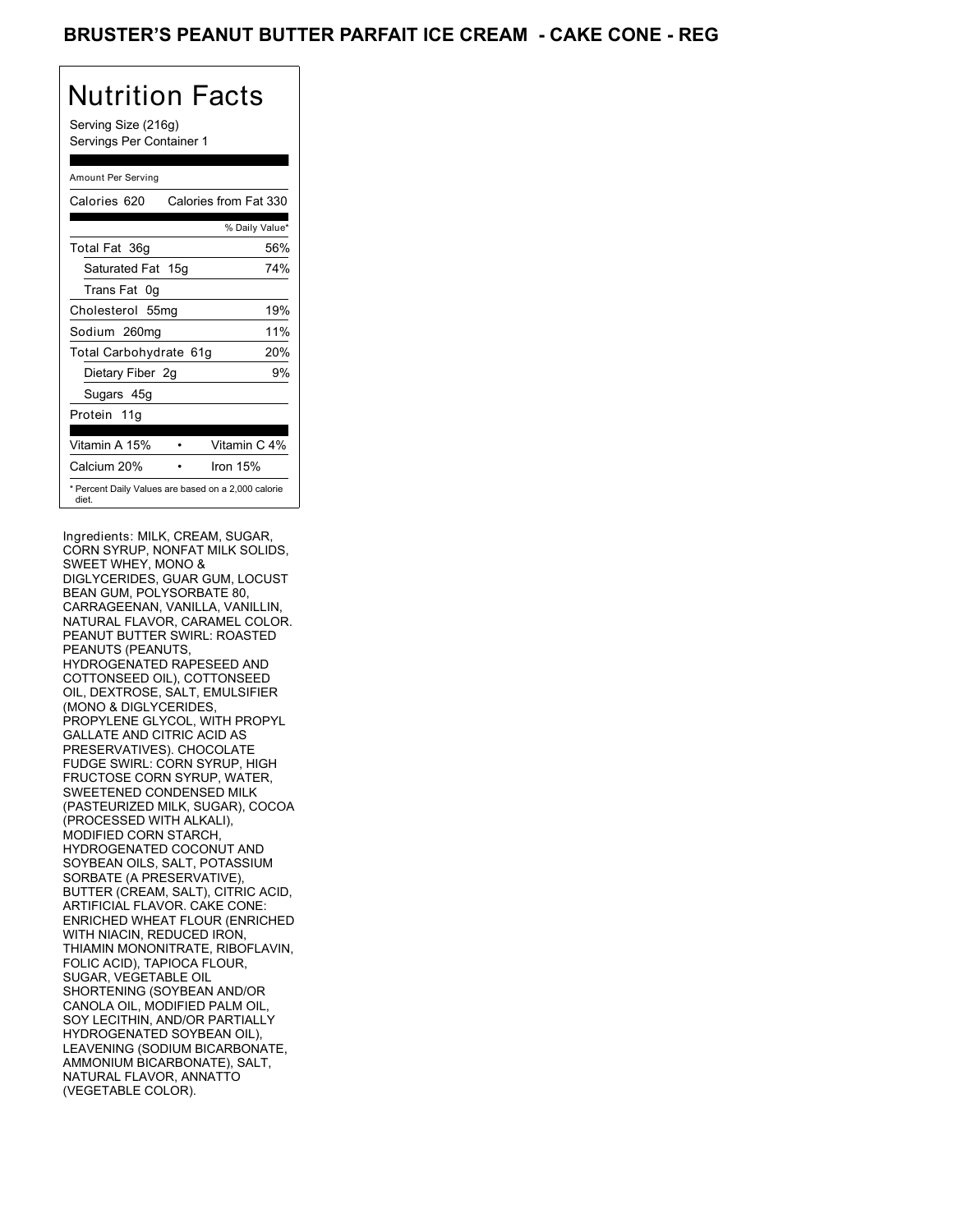Serving Size (286g) Servings Per Container 1

### Amount Per Serving

| Calories 820           | Calories from Fat 440                               |
|------------------------|-----------------------------------------------------|
|                        | % Daily Value*                                      |
| Total Fat 48g          | 74%                                                 |
| Saturated Fat 20g      | 98%                                                 |
| Trans Fat 0q           |                                                     |
| Cholesterol 75mg       | 25%                                                 |
| Sodium 350mg           | 15%                                                 |
| Total Carbohydrate 80g | 27%                                                 |
| Dietary Fiber 3g       | 12%                                                 |
| Sugars 60g             |                                                     |
| Protein 15g            |                                                     |
| Vitamin A 15%          | Vitamin C 4%                                        |
| Calcium 25%            | Iron 20%                                            |
| diet.                  | * Percent Daily Values are based on a 2,000 calorie |

Ingredients: MILK, CREAM, SUGAR, CORN SYRUP, NONFAT MILK SOLIDS, SWEET WHEY, MONO & DIGLYCERIDES, GUAR GUM, LOCUST BEAN GUM, POLYSORBATE 80, CARRAGEENAN, VANILLA, VANILLIN, NATURAL FLAVOR, CARAMEL COLOR. PEANUT BUTTER SWIRL: ROASTED PEANUTS (PEANUTS, HYDROGENATED RAPESEED AND COTTONSEED OIL), COTTONSEED OIL, DEXTROSE, SALT, EMULSIFIER (MONO & DIGLYCERIDES, PROPYLENE GLYCOL, WITH PROPYL GALLATE AND CITRIC ACID AS PRESERVATIVES). CHOCOLATE FUDGE SWIRL: CORN SYRUP, HIGH FRUCTOSE CORN SYRUP, WATER, SWEETENED CONDENSED MILK (PASTEURIZED MILK, SUGAR), COCOA (PROCESSED WITH ALKALI), MODIFIED CORN STARCH, HYDROGENATED COCONUT AND SOYBEAN OILS, SALT, POTASSIUM SORBATE (A PRESERVATIVE), BUTTER (CREAM, SALT), CITRIC ACID, ARTIFICIAL FLAVOR. CAKE CONE: ENRICHED WHEAT FLOUR (ENRICHED WITH NIACIN, REDUCED IRON, THIAMIN MONONITRATE, RIBOFLAVIN, FOLIC ACID), TAPIOCA FLOUR, SUGAR, VEGETABLE OIL SHORTENING (SOYBEAN AND/OR CANOLA OIL, MODIFIED PALM OIL, SOY LECITHIN, AND/OR PARTIALLY HYDROGENATED SOYBEAN OIL), LEAVENING (SODIUM BICARBONATE, AMMONIUM BICARBONATE), SALT, NATURAL FLAVOR, ANNATTO (VEGETABLE COLOR).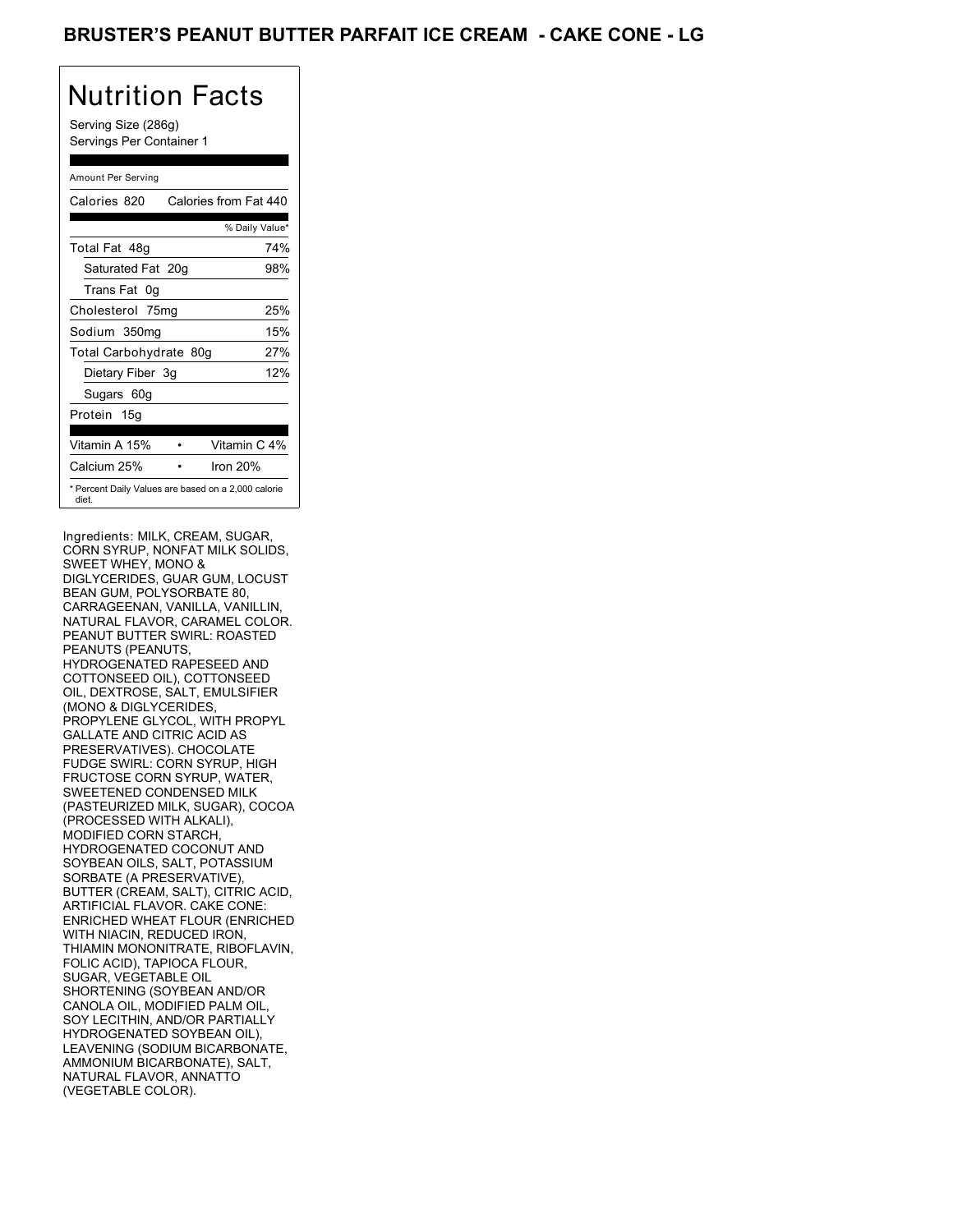Serving Size (170g) Servings Per Container 1

### Amount Per Serving

| Calories 520                                                 | Calories from Fat 250 |
|--------------------------------------------------------------|-----------------------|
|                                                              | % Daily Value*        |
| Total Fat 27g                                                | 42%                   |
| Saturated Fat 11g                                            | 53%                   |
| Trans Fat 0q                                                 |                       |
| Cholesterol 45mg                                             | 15%                   |
| Sodium 170mg                                                 | 7%                    |
| Total Carbohydrate 60g                                       | 20%                   |
| Dietary Fiber 1g                                             | 6%                    |
| Sugars 40g                                                   |                       |
| Protein 9q                                                   |                       |
|                                                              |                       |
| Vitamin A 8%                                                 | Vitamin C 2%          |
| Calcium 10%                                                  | Iron 15%              |
| * Percent Daily Values are based on a 2,000 calorie<br>diet. |                       |

Ingredients: MILK, CREAM, SUGAR, CORN SYRUP, NONFAT MILK SOLIDS, SWEET WHEY, MONO & DIGLYCERIDES, GUAR GUM, LOCUST BEAN GUM, POLYSORBATE 80, CARRAGEENAN, VANILLA, VANILLIN, NATURAL FLAVOR, CARAMEL COLOR. PEANUT BUTTER SWIRL: ROASTED PEANUTS (PEANUTS, HYDROGENATED RAPESEED AND COTTONSEED OIL), COTTONSEED OIL, DEXTROSE, SALT, EMULSIFIER (MONO & DIGLYCERIDES, PROPYLENE GLYCOL, WITH PROPYL GALLATE AND CITRIC ACID AS PRESERVATIVES). CHOCOLATE FUDGE SWIRL: CORN SYRUP, HIGH FRUCTOSE CORN SYRUP, WATER, SWEETENED CONDENSED MILK (PASTEURIZED MILK, SUGAR), COCOA (PROCESSED WITH ALKALI), MODIFIED CORN STARCH, HYDROGENATED COCONUT AND SOYBEAN OILS, SALT, POTASSIUM SORBATE (A PRESERVATIVE), BUTTER (CREAM, SALT), CITRIC ACID, ARTIFICIAL FLAVOR. WAFFLE CONE: ENRICHED BLEACHED WHEAT FLOUR (ENRICHED WITH NIACIN, REDUCED IRON, THIAMIN MONONITRATE, RIBOFLAVIN, FOLIC ACID), SUGAR, VEGETABLE SHORTENING (PARTIALLY HYDROGENATED SOYBEAN AND COTTONSEED OILS), WHOLE EGG, ARTIFICIAL FLAVOR (INCLUDING MALTODEXTRIN, MODIFIED CORNSTARCH, BUTTER, BUTTERMILK), DEXTROSE, SOY LECITHIN, ARTIFICIAL VANILLA FLAVOR.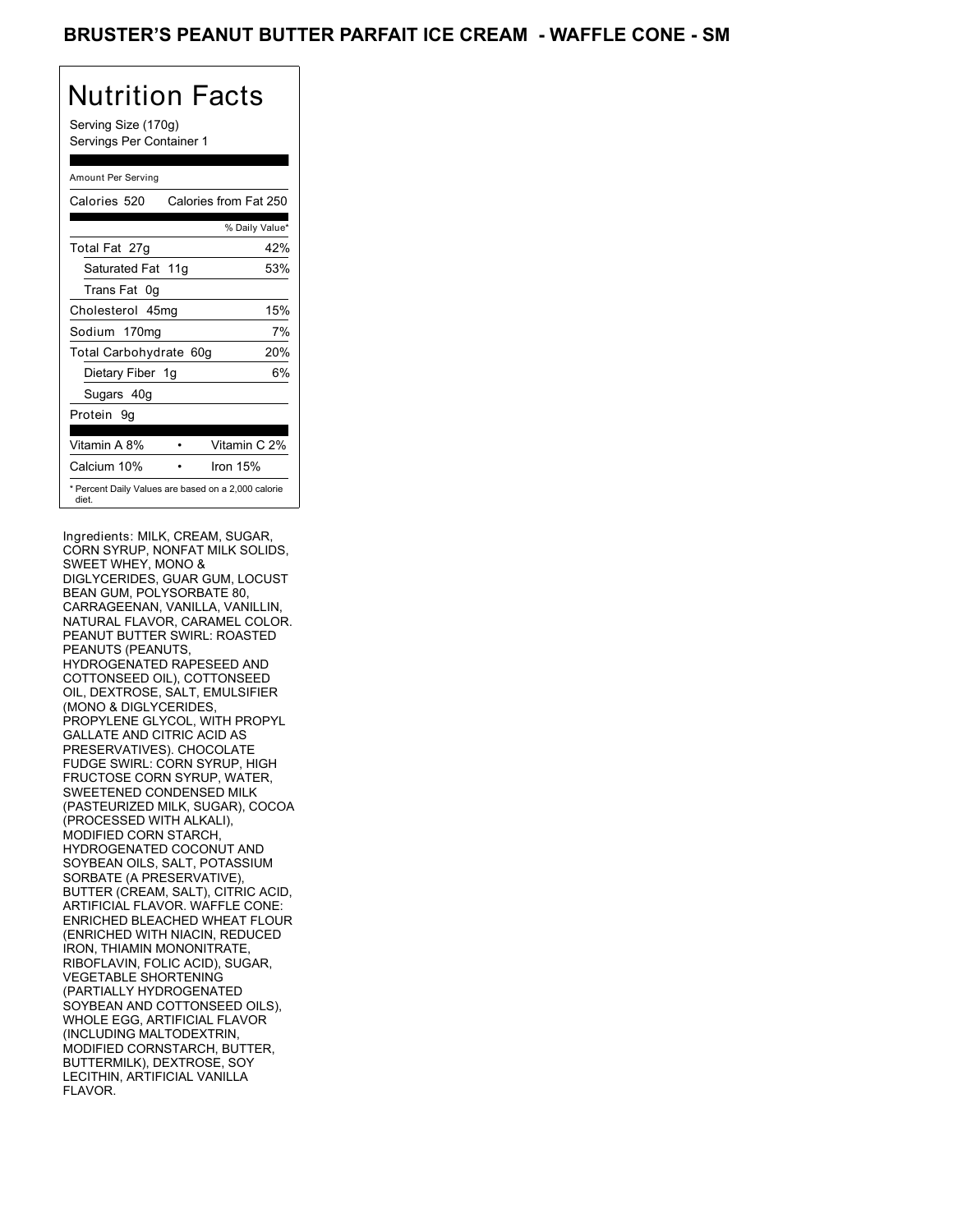### BRUSTER'S PEANUT BUTTER PARFAIT ICE CREAM - WAFFLE CONE - REG

# Nutrition Facts

Serving Size (240g) Servings Per Container 1

### Amount Per Serving

| Calories 720           | Calories from Fat 350                               |
|------------------------|-----------------------------------------------------|
|                        | % Daily Value*                                      |
| Total Fat 39q          | 61%                                                 |
| Saturated Fat 16g      | 78%                                                 |
| Trans Fat 0q           |                                                     |
| Cholesterol 65mg       | 22%                                                 |
| Sodium 250mg           | 11%                                                 |
| Total Carbohydrate 79g | 26%                                                 |
| Dietary Fiber 2g       | 9%                                                  |
| Sugars 55g             |                                                     |
| Protein 13g            |                                                     |
| Vitamin A 15%          | Vitamin C 4%                                        |
| Calcium 20%            | Iron 20%                                            |
| diet.                  | * Percent Daily Values are based on a 2,000 calorie |

Ingredients: MILK, CREAM, SUGAR, CORN SYRUP, NONFAT MILK SOLIDS, SWEET WHEY, MONO & DIGLYCERIDES, GUAR GUM, LOCUST BEAN GUM, POLYSORBATE 80, CARRAGEENAN, VANILLA, VANILLIN, NATURAL FLAVOR, CARAMEL COLOR. PEANUT BUTTER SWIRL: ROASTED PEANUTS (PEANUTS, HYDROGENATED RAPESEED AND COTTONSEED OIL), COTTONSEED OIL, DEXTROSE, SALT, EMULSIFIER (MONO & DIGLYCERIDES, PROPYLENE GLYCOL, WITH PROPYL GALLATE AND CITRIC ACID AS PRESERVATIVES). CHOCOLATE FUDGE SWIRL: CORN SYRUP, HIGH FRUCTOSE CORN SYRUP, WATER, SWEETENED CONDENSED MILK (PASTEURIZED MILK, SUGAR), COCOA (PROCESSED WITH ALKALI), MODIFIED CORN STARCH, HYDROGENATED COCONUT AND SOYBEAN OILS, SALT, POTASSIUM SORBATE (A PRESERVATIVE), BUTTER (CREAM, SALT), CITRIC ACID, ARTIFICIAL FLAVOR. WAFFLE CONE: ENRICHED BLEACHED WHEAT FLOUR (ENRICHED WITH NIACIN, REDUCED IRON, THIAMIN MONONITRATE, RIBOFLAVIN, FOLIC ACID), SUGAR, VEGETABLE SHORTENING (PARTIALLY HYDROGENATED SOYBEAN AND COTTONSEED OILS), WHOLE EGG, ARTIFICIAL FLAVOR (INCLUDING MALTODEXTRIN, MODIFIED CORNSTARCH, BUTTER, BUTTERMILK), DEXTROSE, SOY LECITHIN, ARTIFICIAL VANILLA FLAVOR.